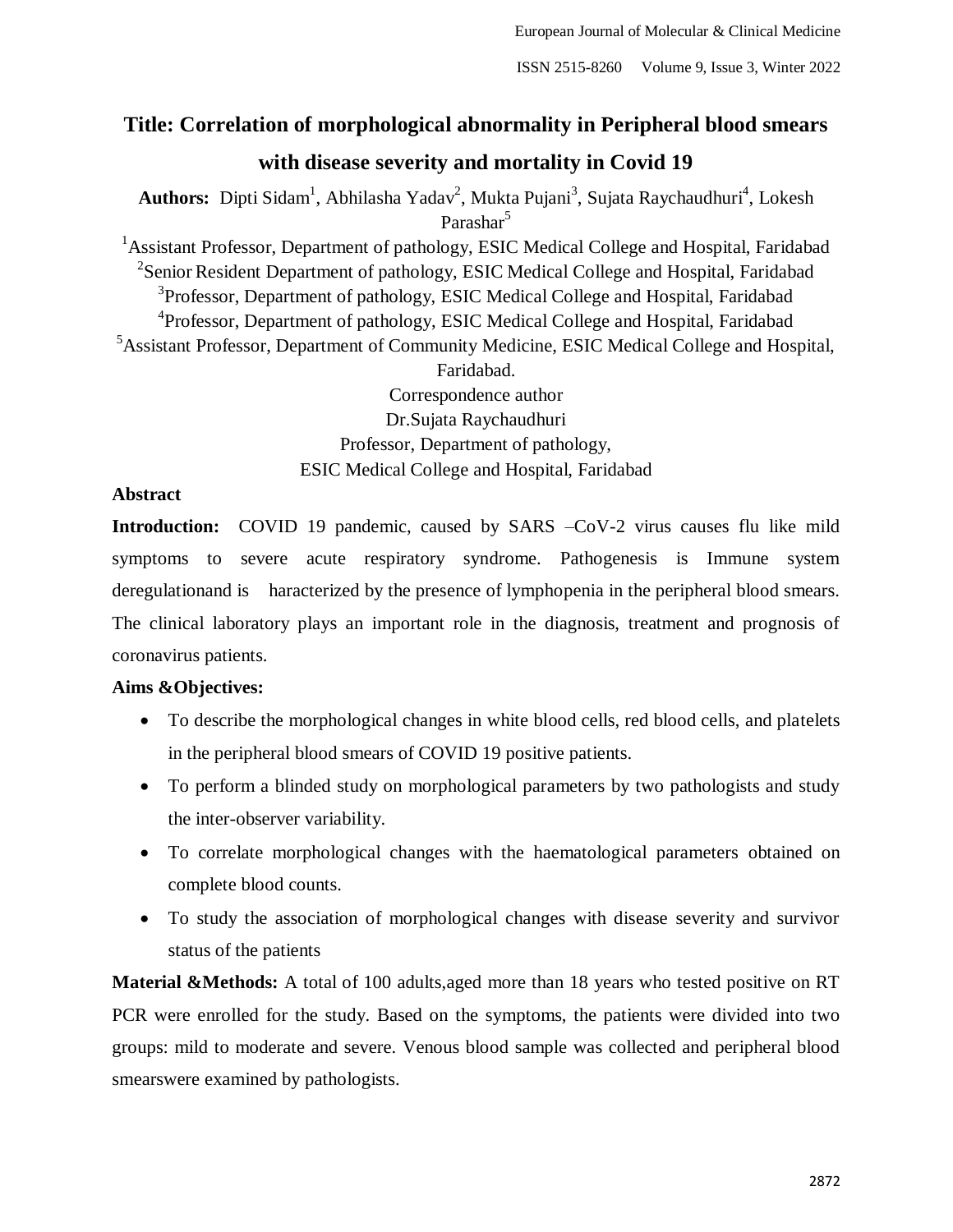**Results:** The most characteristic haematological findings noted in peripheral blood smears inCOVID 19 patients were leucocytosis, neutrophilia, lymphopenia, monocytosis and thrombocytopenia.In neutrophils both nuclear as well as cytoplasmic abnormalities were noted. Nuclear abnormalities ranged from ring shaped nucleus tohypolobular neutrophils termed as pseudo pelgerhuet anomaly to presence of band forms. Cytoplasmic abnormality included presence of dark blue granulation which is similar to toxic granules. Apoptotic bodies were also noted. In platelets, we observed strikingly a unique feature showing presence of large platelets and increased frequency of platelet clumps along with normal to low platelet counts.

**Conclusions:** These routinely used, non-invasive, quick and cost-effective tests for morphological details along with routine CBC parameters can play an important role which will have great clinical relevance helping to predict the disease progression and severity at an early stage aiding in patient triage and management.

**Keywords:** Complete blood count(CBC), COVID-19, coronavirus, Peripheral blood smear (PBS), SARS-CoV-2,Real time reverse transcriptase polymerase chain reaction (RTPCR)

# **Manuscript**

## **Introduction: -**

The novel coronavirus (COVID 19) pandemic, caused by SARS -CoV-2 virus belongs to a large family of viruses that cause flu like mild symptoms to severe acute respiratory syndrome.

COVID 19 was reported in Wuhan, China in late December 2019 and soon after, this virus spread to the entire world.<sup>1</sup> In India between the month of May and June the number of COVID 19 patients is rapidly increasing as it has been hit by a huge second wave. However, its pathogenesis is still unclear, but many studies have shown that the virus enters through respiratory droplets and interact with angiotensin-converting enzyme 2 (ACE 2), a monocarboxypeptidase present on the cell surface of respiratory epithelium, penetrate the host cell which leads to derangement of renin-angiotensin-aldosterone axis.<sup>2</sup>

Immune system dysregulation has also been seen in the pathogenesis of COVID -19 and this is shown by the presence of lymphopenia in the peripheral blood smears.<sup>3</sup>

Many studies have been done on various inflammatory parameters such as C - reactive protein, Serum ferritin, lactate dehydrogenase values and other parameters such as complete blood count (CBC), D-Dimer, renal and liver function tests in coronavirus disease. Several studies reported that leukocytosis, lymphopenia, neutrophilia was seen in severe cases as compared to non-severe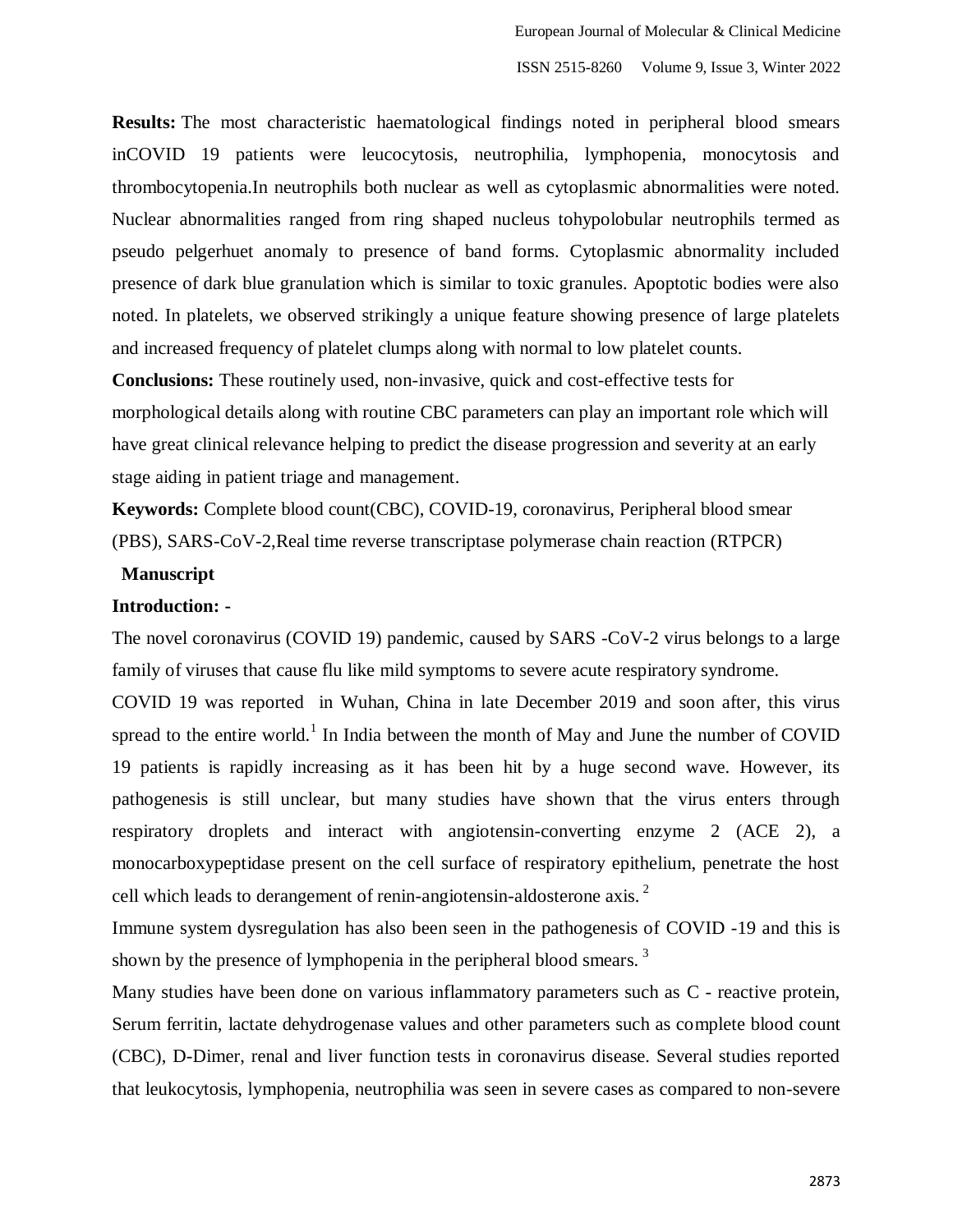cases of COVID patient.  $4.5$  Also in COVID-19, the severity of disease was associated with activation of proinflammatory monocytes especially in elderly and eosinopenia were found.<sup>6,7,8</sup> Many studies have shown that neutrophil-lymphocyte ratio (N-L Ratio) was persistently increased in severe cases and Zhichao et al noted that higher NLR values in COVID-19 patients was predictor of pneumonia at the time of admission.<sup>9</sup>

CBC and peripheral smear are routinely performed in the hematology laboratory but even on extensive search of literature there was a dearth of articles which shows an association of blood cell morphology which can aid as a predictor of severity in COVID 19.  $^{10, 11}$  These include abnormal morphology of neutrophils (pelger huet anomaly, hypolobulation etc), lymphocytes (vacuolization, plasmacytoid etc), red blood cells (basophilic stippling etc), and platelets (giant forms, clumping etc). Hence the clinical laboratory has played an important role in the diagnosis, treatment and prognosis of coronavirus disease patients.

The management of cases of COVID 19 is closely related to the emergence of the cytokine storm by day 5-7. The administration of plasma, steroids and anticoagulants have to be closely monitored and administered before the onset of cytokine storm which causes pulmonary damage and may become fatal.

In this study, we report the morphological changes in blood cells during the course of COVID 19 disease. The objective of present study was to describe the morphological changes in white blood cells, red blood cells, and platelets in the peripheral blood smears of COVID 19 positive patients, also correlate morphological changes with the haematological parameters obtained on complete blood counts and study the association of morphological changes with severity of the disease and survivor status of the patients.

# **Material and methods:**

## **Study design:**

The present study was a cross-sectional study which was conducted at ESIC Medical College & Hospital, Faridabad in the department of pathology over a period of 1 month. The study was approved by Institutional Ethics Committee.

## **Data Collection:**

Demographic and clinical details including age, sex, date of admission, severity of disease status, date of CBC along with peripheral blood smear evaluation was collected from records.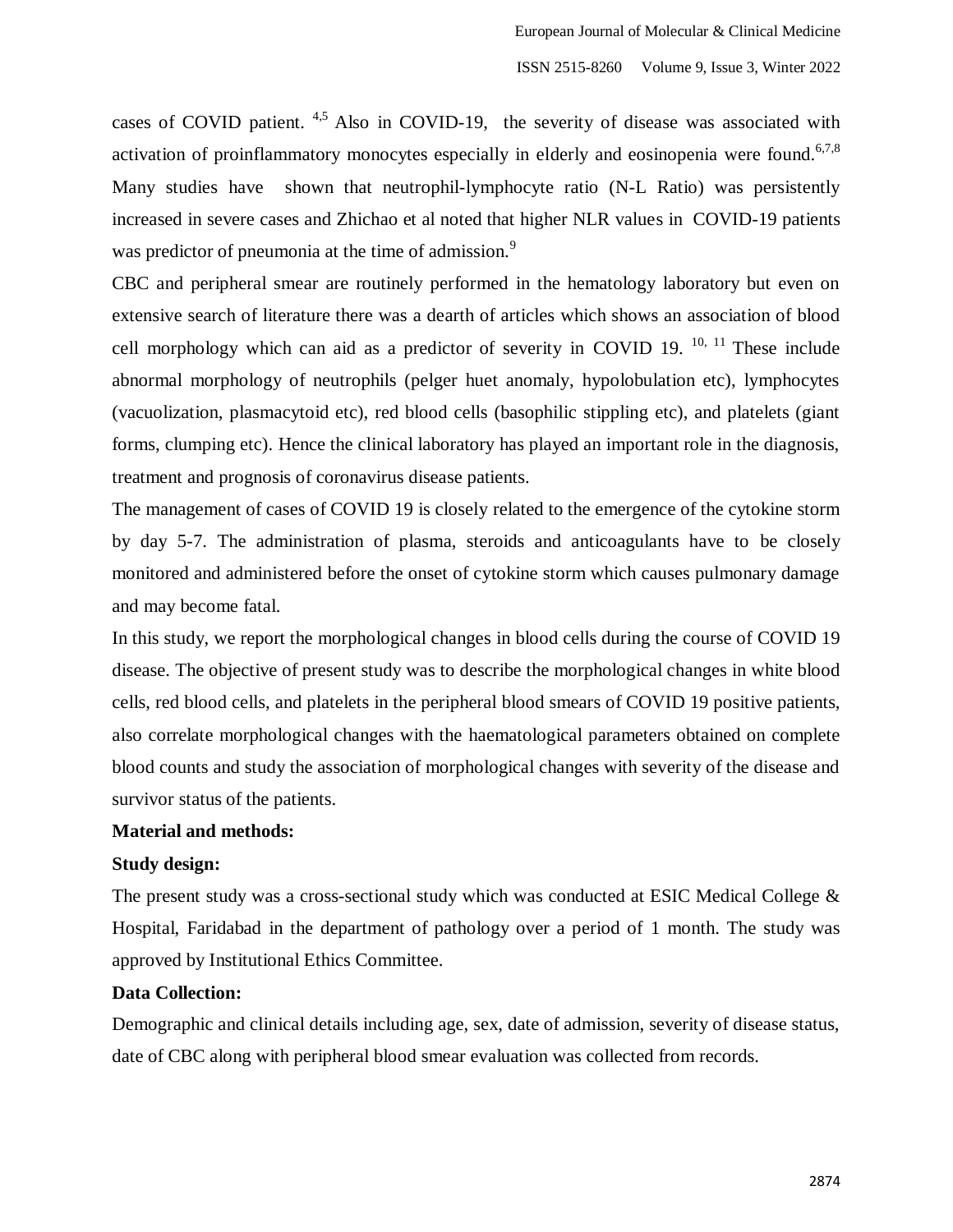Venous blood sample was collected in EDTA vacutainer on day 3 to 5 of admission in ICU, HDU and ward for parameters like hemoglobin, red blood cells count, hematocrit, mean corpuscular volume, platelet count, white blood cells and differential count. CBC was performed using fully automated 6-part analyzer (Sysmex XN 1000).

Peripheral blood smears were made for all cases and stained by Leishman's stain and visually examined by two experienced pathologists blinded in terms of all clinical details of the cases and also to each other.

All the relevant clinical and demographic data, lab parameters and morphological details were entered in the Excel Spread sheet.

# **Inclusion criteria**

A total of 100 adults (more than 18years) who were positive on real time reverse transcriptase polymerase chain reaction (RT PCR) were enrolled for the study. Based on symptoms, the patients group were divided into two groups: mild to moderate and severe.

# **Operational definition**

Mild to moderate: A patient who presented with fever, sore throat and cough with no respiratory distress.

Severe group: If Patients presents one of the following criteria: 1) Respiratory distress with respiratory rate more than 30times/min; 2) Oxygen saturation  $\leq 93\%$  in resting state; 3) PaO2/FiO2  $\leq$  300 mmHg (1 mmHg = 0.133 kPa). (12)

Based on survivor status, the study group was also divided into survivors and non survivors.

# **Statistical analysis**

The data collected for 100 cases were entered in Microsoft excel sheet and analysed using SPSS version 25.0 (SPSS Inc., Chicago, IL, USA). The continuous data will be presented as mean and SD. The continous variables in the two groups i.e, mild-moderate and severe were subjected to test of normality. The non-normally distributed variables in two groups (survivor and non survivor) were compared using Mann Whitney U test among two groups (mild-moderate and severe) were compared using Krushal Walis test and normally distributed variables were analysed using ANOVA test. The variables grouped into survivor and non survivor groups were normally distributed and t test was applied to test the statistical difference in two groups. The categorical data was presented as proportions. Pearson's correlation coefficient was calculated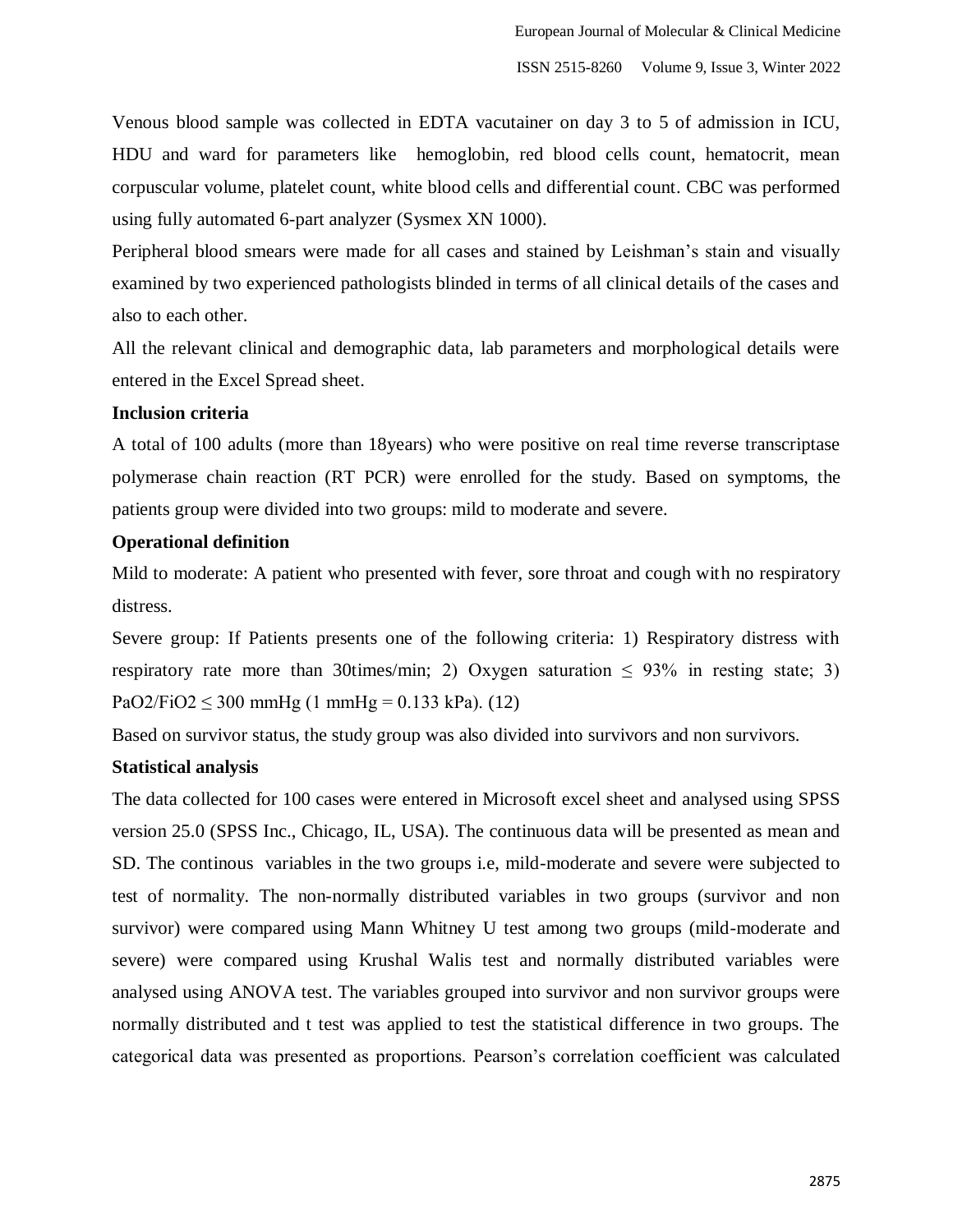for studying association between variables. P value  $\langle 0.05 \rangle$  was considered statistically significant. The inter-observer variability is measured by using Kappa statistics.

# **Results:**

A total of 100 COVID 19 positive patients were enrolled for the study. The study population was divided into two groups on the basis of disease severity: mild to moderate  $(n=56)$ , severe  $(n=$ 44). Patients of mild to moderate and severe stage groups were almost similar in terms of age and sex. (P>0.05). Out of the 100 cases, 18 patients of severe group expired during the treatment, the mortality rate being 18%

## **Hematologic parameter of COVID 19 based on disease severity**

The most characteristic findings of severe group of COVID 19 patients are leucocytosis, neutrophilia, lymphopenia, monocytosis and thrombocytopenia. On comparing severe COVID 19 patients (n= 56) with mild- moderate group (n=44), leucocytosis (0.0000), neutrophilia (0.009) , monocytosis (0.0052) and thrombocytopenia (0.038) were statistically significant (p<0.05) but no statistically significant difference between in Hemoglobin (Hb), Red Blood Cell (RBC) count, MCH, MCHC, RDW SD and RDW CV. (p>0.05) **(Table 1)**

### **Morphological findings among both groups**

Red blood cells morphology in the peripheral blood smear predominantly revealed normocytic normochromic picture (22%) followed by dimorphic (12%), microcytic (6%) and macrocytic (4%) both in mild-moderate and severe group. **(Table 2 )**

White blood cells morphology showed changes mainly in neutrophils having both nuclear as well as cytoplasmic abnormalities. Nuclear abnormality showed ring shape nucleus and hypolobulation (p value 0.00001) termed as pseudo pelger huet anomaly along with presence of band forms and cytoplasmic abnormality showing presence of dark blue granulation (p value 0.00001) which is similar to toxic granulation. Reminiscent of polymorphs with nuclear fragmentation i.e Apoptotic cells (p value 0.00028) were also noted. Reactive and plasmacytoid lymphoid cells (p value 0.01035) were seen but monocytes and eosinophils did not show any relevant morphological changes.

In Platelet morphology, we observed strikingly a unique feature showing presence of large platelets (p value 0.00001) and increased frequency of platelet clumps (p value 0.00001) in the presence of normal to low platelet count.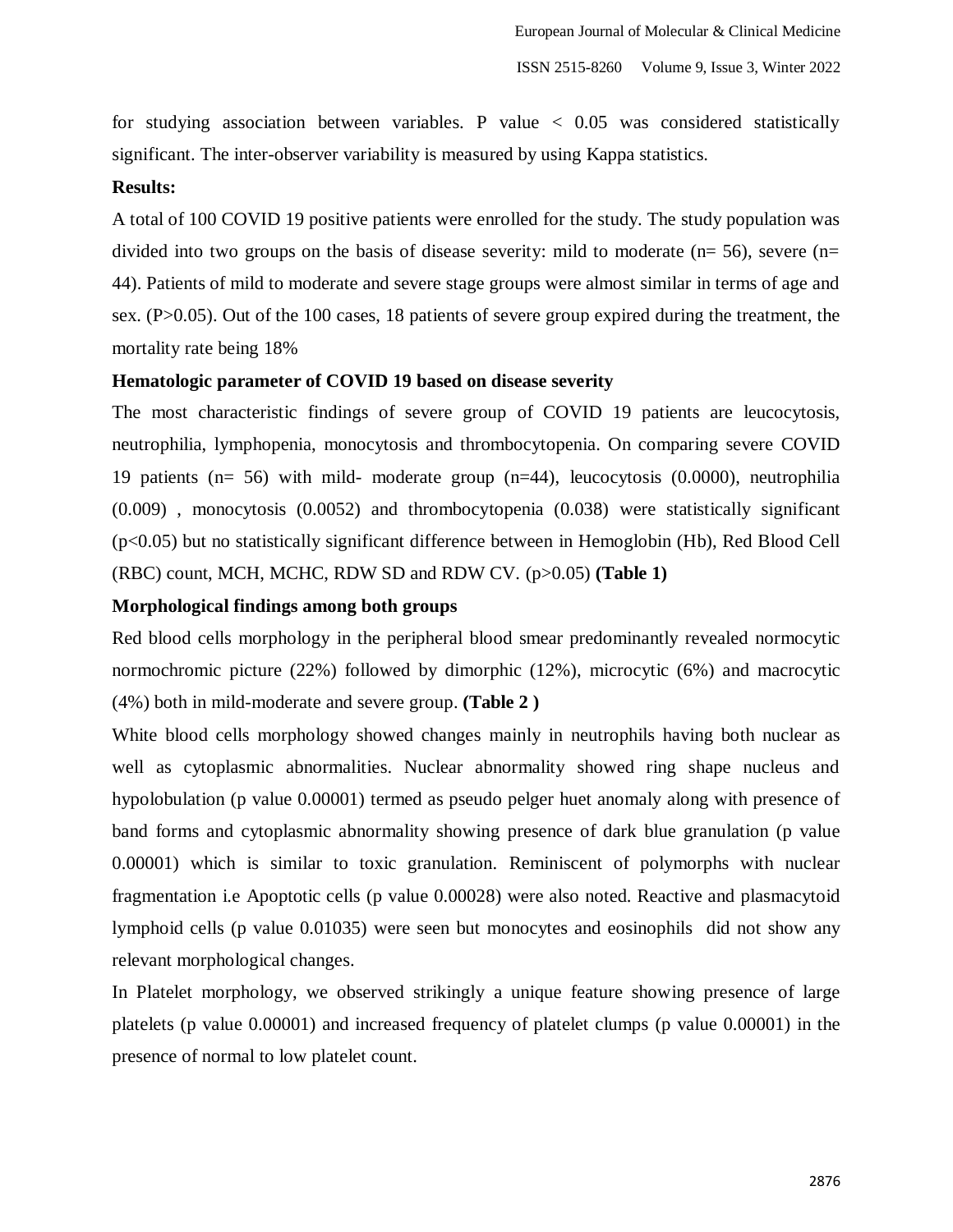The number of cases showing the morphological changes in the mild to moderate and severe group are represented in the table **(Table 3) (Fig 3)**

In comparison of disease severity with the survivor status, none of the patients died in the mild to moderate stage group but 18 patients died in the severe group  $(P<0.05)$ .

## **Discussion**

The recent second wave of COVID 19 around April-May has hugely hit India and caused unprecedented burden on the health system of India. Many studies have been done to understand the pathogenesis and clinical course of disease progression. Earlier it was thought to be respiratory tract infection, but now it involved all the system like neurological, cardiovascular and hematopoietic system etc.<sup>12,13</sup> However, the disease etiopathogenesis is still unclear. Many studies have shown that during early stage of the disease, it causes changes in WBC count from normal to low  $10,11,14$  In few patients, who had severe symptoms, with cytokine storm there was an increase in the systemic inflammatory reactions in the body. Many studies have been published on hematological parameters, but only very few studies from India has been done on morphology of blood cells.  $10, 11$  In the Indian scenario, we observed a study on 100 cases of COVID 19 where we correlated the morphological abnormality in peripheral blood smear of mild- moderate and severe groups with complete blood count, severity and also the survivor status of the patients.

In the present study, it was observed that the majority of the patients of severe group showed predominantly leucocytosis, neutrophilia, lymphocytopenia, monocytosis and thrombocytopenia. We have also noted the marked morphological abnormalities of neutrophils and peculiar abnormalities of platelets in severe group. A review conducted by Wu et al. revealed that patients with COVID-19 pneumonia had a higher risk of developing ARDS. <sup>15,16,17</sup> They analyzed the possible risk factors for acute respiratory distress syndrome (ARDS) and death among patients with COVID--19 pneumonia in Wuhan.<sup>18</sup> They found that patients with increased neutrophils and higher levels of regulatory T-cells were more prone to developing  $ARDS<sup>-19</sup>$  In the present study , we also noted neutrophilia in majority of the severe group as compared to mildmoderate group (83.5% versus 51.7%).

But, Huang et al reported that majority of patients had lymphocytopenia 83.2% whereas 36.2% had thrombocytopenia and 33.7% showed leukopenia at presentation. <sup>15</sup> They also noted that morphological abnormality of peripheral blood smears was more prominent in severe cases as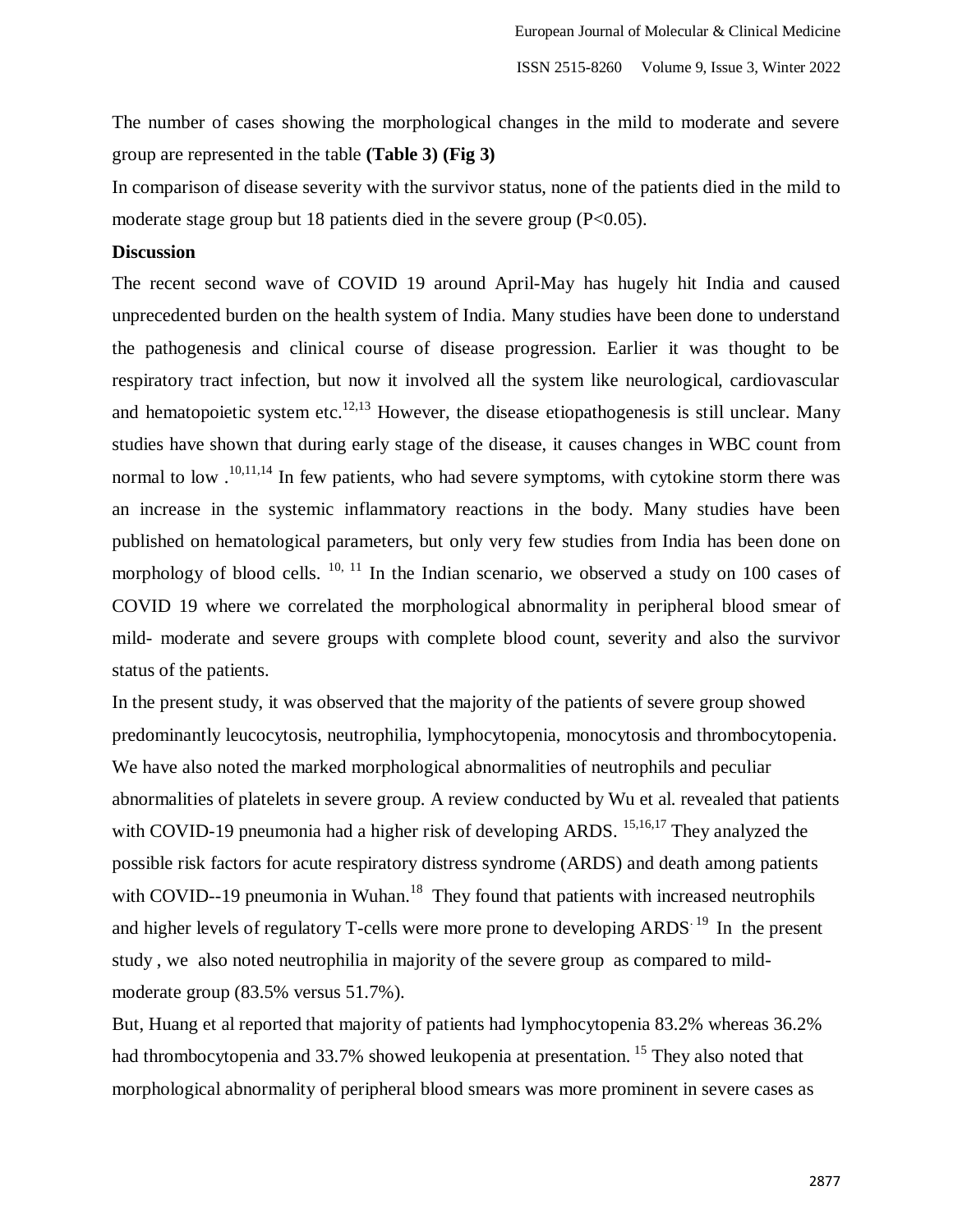compared to mild-moderate cases (96.1% versus 80.4%) for lymphocytopenia, (57.7% versus 31.6%) for thrombocytopenia, and  $(61.1\%$  versus 28.1%) for leucopenia. <sup>18</sup>

Many studies from China & Italy showed that morphology of peripheral blood cells get altered on COVID 19. <sup>11,14</sup> But only few Indian studies were published on morphological abnormality in red blood cells, white blood cells & platelets. However, no study shows correlation of severity and mortality with morphological blood picture and whether these changes have clinical significance at the time of diagnosis.  $10,20$  In the present study we highlighted the significance of morphological changes in blood cells of COVID 19 on  $3<sup>rd</sup>$  to  $5<sup>th</sup>$  day as well as its correlation with disease & mortality.

On careful examination of peripheral blood smears, we observed wide range of significant changes among WBC and platelet series. In neutrophils we observed both nuclear as well as cytoplasmic abnormalities. Nuclear abnormality showed different shape of nucleus for example ring shaped nucleus and hypolobular neutrophils termed as pseudo pelger huet anomaly along with presence of band forms and cytoplasmic abnormality showed presence of dark blue granulation which is similar to toxic granulation.<sup>21</sup> Apoptotic bodies were also noted. But Christain salib et al showed hypersegmented neutrophils in COVID 19 patients.<sup>22</sup> In platelet, we observed a striking unique feature showing presence of large platelets and increased frequency of platelet clumps in the presence of normal to low platelet count.

Soon after the COVID-19 outbreak, reports of an increase in the activation of a coagulation pathway emerged. Many patients exhibited thrombotic events and acute pulmonary embolisms.  $23,24$  Autopsies revealed the presence of thrombosis in several organs, such as lungs.  $25$  The data indicate that COVID19 infection triggers unique patterns of hypercoagulation and platelet activation, which can lead to the onset of a coagulation cascade  $26$ . These patterns are distinct to the usual pattern of DIC which is seen in ARDS and severe gram negative sepsis.  $27, 28$  There is decrease fibrinogen level and presence of fibrin monomer noted in DIC. But in COVID 19 many studies were observed increased fibrinogen level and increase D- dimer. <sup>26</sup> They also observed unique feature of platelets i.e platelet clumps and giant platelets. We also observed same features of platelets, mostly in severe group 21 & 25 out of 44 pt showed giant form and clumps. This feature of platelet is defined as sign of increased thrombopoiesis and platelet activation. <sup>29</sup> The previous study of our institute also showed that coagulation profile of COVID 19 patients was distinct from classical DIC. The levels of D dimer , FDP, PT INR and Fibrinogen and TT were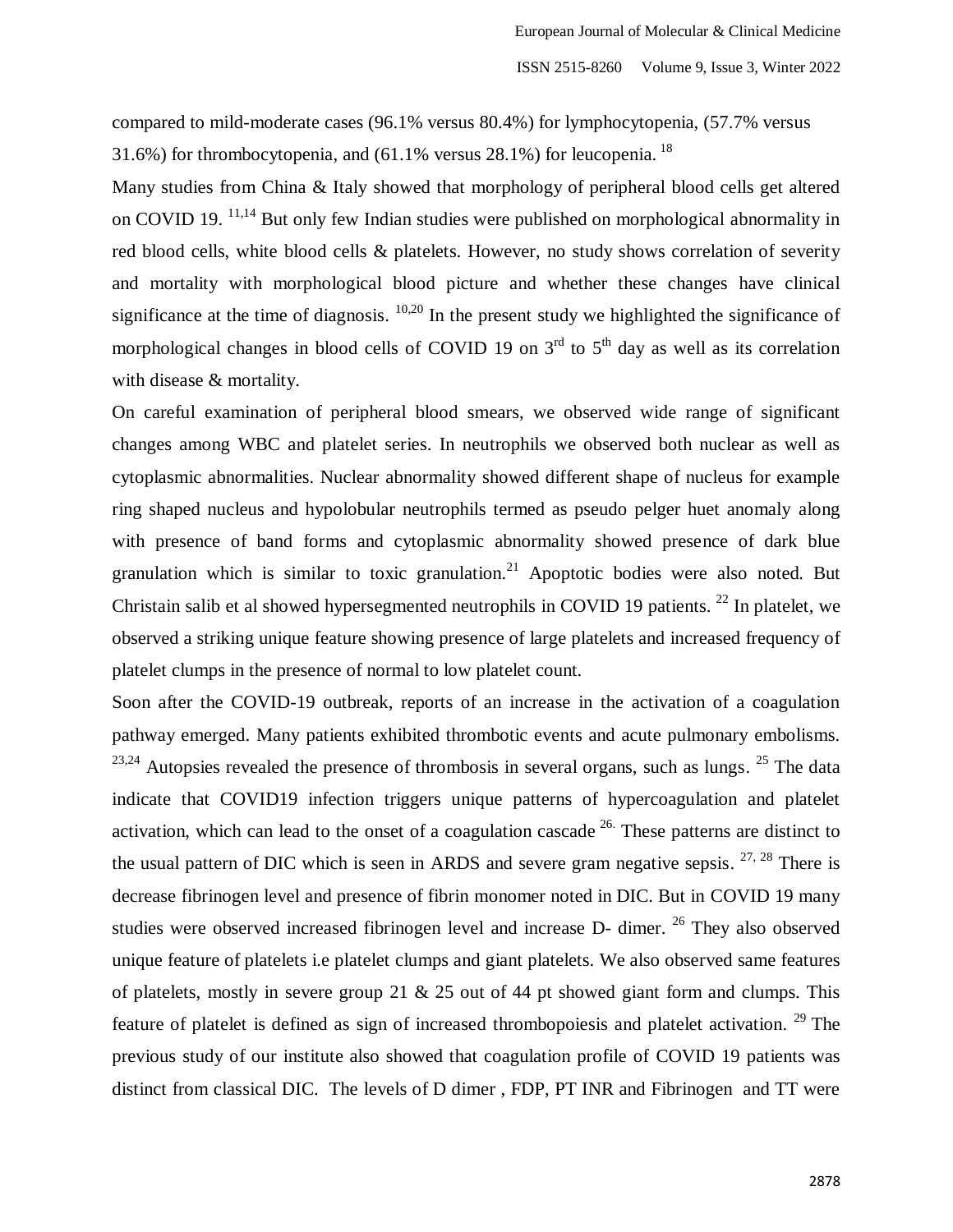raised but the Platelet count was not lowered and APTT was not prolonged.  $30,31$  Mostly, these large size platelets were seen as immature forms and has been associated with smoking related cardiovascular disease and inflammation with increased IPF<sup>32,33</sup> Many studies also noted that alpha dense granules seen in large platelet which store GpIIb/ IIa, fibrinogen and VWF causes trigger to coagulation cascade.<sup>34</sup> Other active molecules which include catecholamine, serotonin, Calcium, ADP and ATP which are stored in dense alpha granules of platelet are secreted during platelet activation and these initiate the coagulation cascade.<sup>35</sup>

Aberrant coagulation and bleeding have been reported in most of the viral fevers like Hanta Virus & Ebola virus.  $^{23, 36}$  But COVID 19 is not associated with heamorrhage. There is evidence of coagulation activation and increased pulmonary embolism. Many centers accept the guidelines to start therapy with low molecular weight heparin in COVID 19 patient. Previous study of our institute also showed that D dimer level is useful predictor of disease severity. The combination of FDP and D dimer is the best combined coagulation parameters. The cut off values may vary among different populations of these markers. <sup>31</sup>

Many studies have shown that dysregulation of Angiotensin II was associated with Diabetes, hypertension and Obesity.<sup>37</sup> In both conditions platelet activation and increased platelet size have been reported. <sup>38,39,40</sup> It was observed that SAR CoV 2 infection was frequently seen in patient with these comordities.  $26$  The loss of function of ACE 2 and SAR CoV2 infection enhance the current prothrombotic state of cases with hypertension and Diabetes. <sup>26</sup>

The distinctive features of COVID 19 infection are increased Angiotensin II activity and loss of function of ACE 2 which causes platelet activation, severe endothelial dysfunction and increased thrombosis. Hence SAR CoV 2 is associated with fatal outcome which causes microcirculatory compromise in several organs including lungs, heart, CNS and Kidney.

### **Limitation**

Our study is limited by the fact that we could not follow up the patient of COVID 19 for the identification of disappearance of pathological blood cells. Also, we couldn't correlate the haematological and morphological findings with coagulation parameters.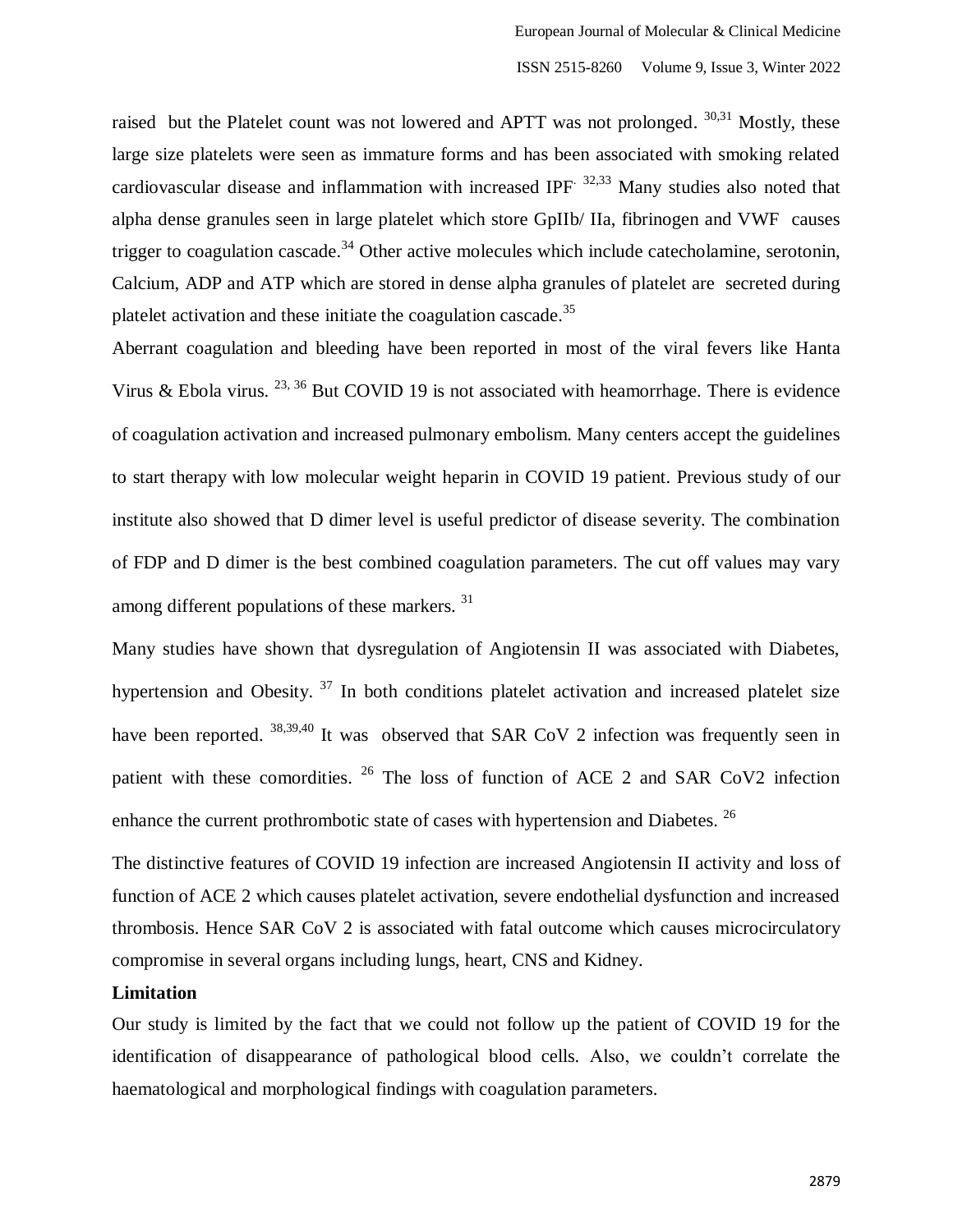#### **Conclusion**

This study emphasizes the importance of CBC parameters and morphological assessment of peripheral blood smear. In the present study, we noticed unique striking findings in platelet i.e giant ( $p<0.00001$ ) and clumps forms ( $p < 0.00001$ ), hypolobation ( $p < 0.0001$ ) and toxic granulation ( $p < 0.00001$ ) in neutrophils and these were found statistically significant with clinical severity. Reactive ( $p<0.00069$ ) and plasmacytoid lymphoid cells ( $P< 0.01035$ ) were also found statistically significant with clinical severity. However these findings may be seen in hematologic malignancies (eg Myelodysplastic Syndrome) and viral infections (eg dengue, Infectious mononucleosis). Hence one needs to closely follow up in these cases. It is evident that the monitoring of CBC parameters along with morphological details may predict the severity of COVID 19 patients which could help the clinicians to triage which would aid in early intervention and management of COVID 19 patients. Hence the CBC and peripheral blood smears has a great clinical relevance as they can predict the disease progression and severity at an early stage as these are the most routinely used, non invasive, quick and cost effective parameters.

### **References**

- 1. Zhu N, Zhang D, Wang W, et al.: A novel coronavirus from patients with pneumonia in China, 2019. N Engl J Med. 2020, 382:727-733. 10.1056/NEJMoa2001017.
- 2. Bal A, Agrawal R, Vaideeswar P, Arava S, Jain A: COVID- 19: an up-to-date reviewfrom morphology to pathogenesis. Indian J Pathol Microbiol. 2020, 63:358.
- 3. Tay MZ, Poh CM, Rénia L, MacAry PA, Ng LF: The trinity of COVID-19: immunity, inflammation and intervention. Nat Rev Immunol. 2020, 20:363-374. 10.1038/s41577- 020-0311-8
- 4. Lo IL, Lio CF, Cheong HH, et al. Evaluation of SARSCoV- 2 RNA shedding in clinical specimens and clinical characteristics of 10 patients with COVID-19 in Macau. Int J Biol Sci. 2020;16(10):1698–1707.
- 5. Chen J, Qi T, Liu L, et al. Clinical progression of patients with COVID-19 in Shanghai, China. J Infect. 2020. DOI:10.1016/j.jinf.2020.03.004.
- 6. Lin Y, Ji C, Weng W, et al. Epidemiological and clinical characteristics of 124 elderly outpatients with COVID-19 in Wuhan, China. Lancet. 2020. DOI:10.2139/ssrn. 3543596.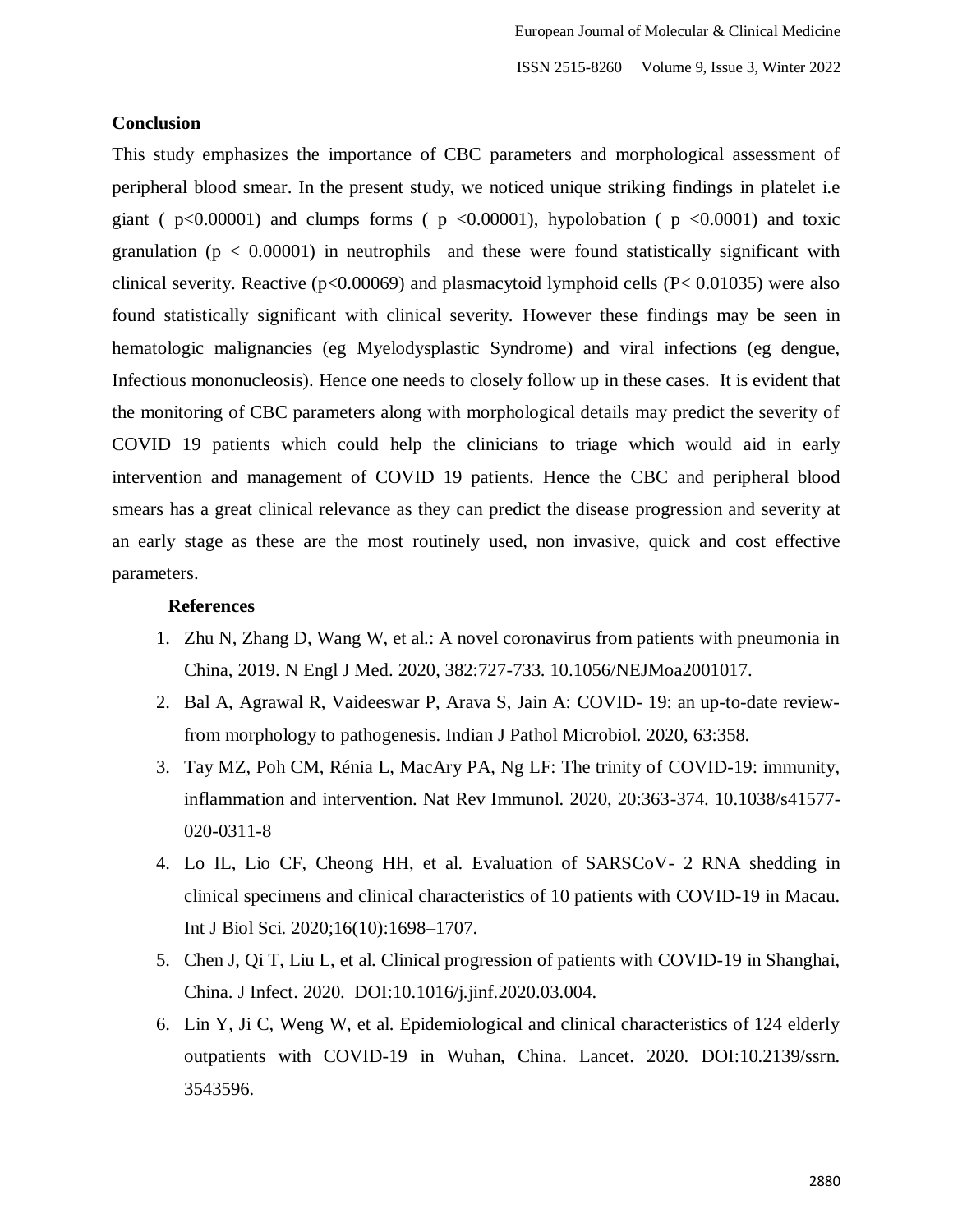- 7. Qin C, Zhou L, Hu Z, et al. Dysregulation of immune response in patients with COVID-19 in Wuhan, China. Clin Infect Dis. 2020. DOI:10.1093/cid/ciaa248
- 8. Yu H, Yu H, Yu H, et al. Total protein as a biomarker for predicting coronavirus disease-2019 pneumonia. Lancet. 2020. DOI:10.2139/ssrn.3551289.
- 9. Feng Z, Yu Q, Yao S, et al. Early prediction of disease progression in 2019 novel coronavirus pneumonia patients outside Wuhan with CT and clinical characteristics. medRxiv. 2020. DOI:10.1101/2020.02.19.20025296.
- 10. Singh A, Sood N, Narang V, Goyal A. Morphology of COVID-19–affected cells in peripheral blood film. BMJ Case Reports CP. 2020;13(5):e236117.
- 11. Zini G, Bellesi S, Ramundo F, d'Onofrio G. Morphological anomalies of circulating blood cells in COVID‐ 19. Am J Hematol. 2020;95:870–872
- 12. Zhou F, Yu T, Du R, Fan G, Liu Y, Liu Z, Xiang J, Wang Y, Song B, Gu X, Guan L, Wei Y, Li H, Wu X, Xu J, Tu S, Zhang Y, Chen H and Cao B. Clini cal course and risk factors for mortality of adult in patients with COVID-19 in Wuhan, Chi-na: a retrospective cohort study. Lancet 2020; 395: 1054-62.
- 13. Qian G-Q, Yang N-B, Ding F, Ma AHY, Wang Z-Y, Shen Y-F, et al. Epidemiologic and Clinical Characteristics of 91 Hospitalized Patients with COVID-19 in Zhejiang, China: A retrospective, multi-centre case series. QJM: An Int J Med. 2020;113(7): 474–481.
- 14. Zhang D, Guo R, Lei L, Liu H, Wang Y, Wang Y, et al. COVID-19 infection induces readily detectable morphological and inflammation-related phenotypic changes in peripheral blood monocytes, the severity of which correlate with patient outcome. medRxiv. 2020
- 15. Huang C, Wang Y, Li X, Ren L, Zhao J, Hu Y, et al. Clinical features of patients infected with 2019 novel coronavirus in Wuhan, China. The lancet. 2020;395(10223):497-506
- 16. Xu X-W, Wu X-X, Jiang X-G, Xu K-J, Ying L-J, Ma C-L, et al. Clinical findings in a group of patients infected with the 2019 novel coronavirus (SARS-Cov-2) outside of Wuhan, China: retrospective case series. BMJ. 2020;368 18.
- 17. Yang X, Yu Y, Xu J, Shu H, Liu H, Wu Y, et al. Clinical course and outcomes of critically ill patients with SARS-CoV-2 pneumonia in Wuhan, China: a single-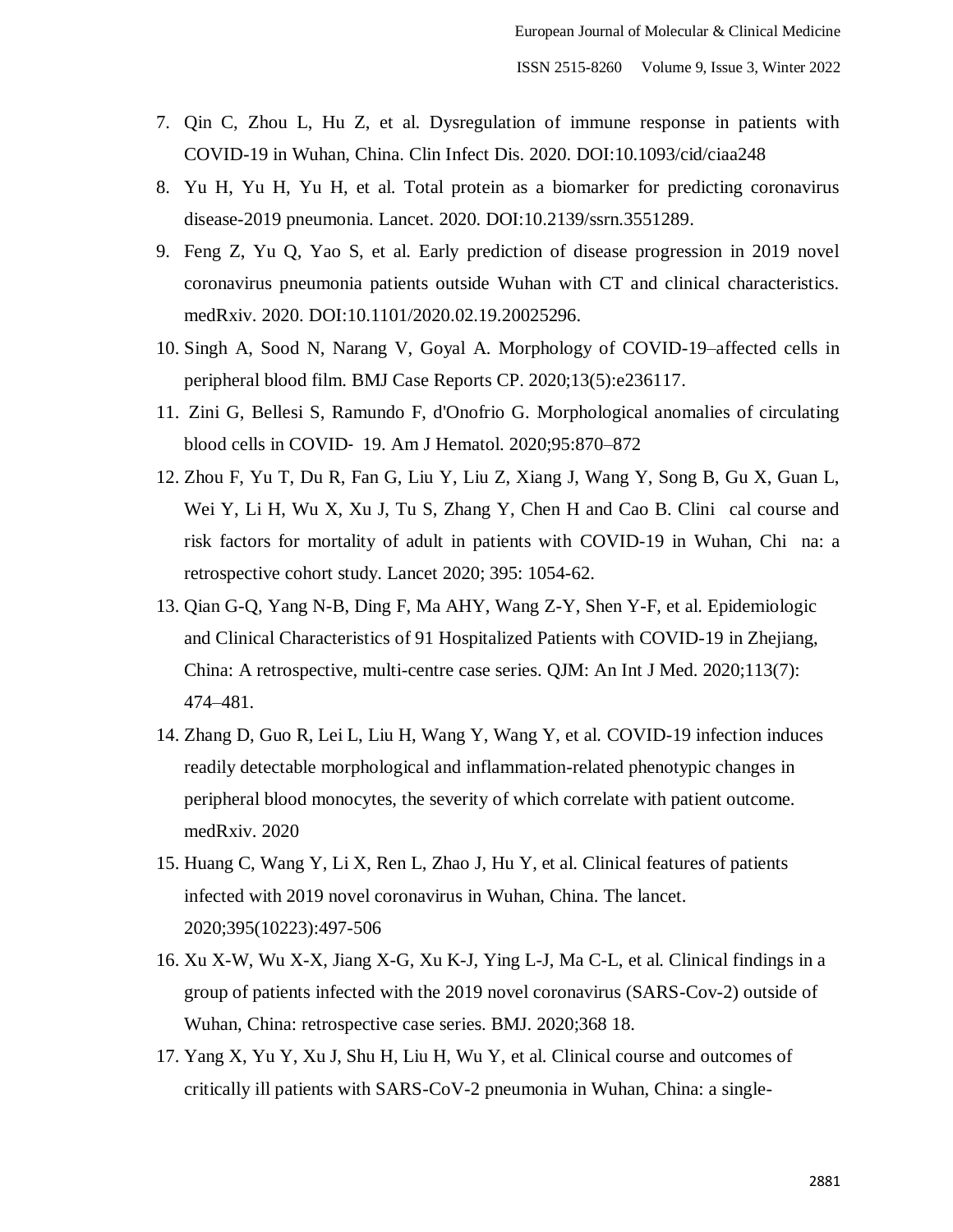centered, retrospective, observational study. The Lancet Respiratory Medicine. 2020;8(5):475-481

- 18. Bai Y, Yao L, Wei T, Tian F, Jin D-Y, Chen L, et al. Presumed asymptomatic carrier transmission of COVID-19. Jama. 2020;323(14):1406-7
- 19. Lippi G, Plebani M. Procalcitonin in patients with severe coronavirus disease 2019 (COVID-19): a meta-analysis. Clinica chimica acta; international journal of clinical chemistry. 2020;505:190
- 20. Singh, S., Madan, J., Nath, D., & Tiwari, N. (2020). Peripheral Blood Smear Morphology- A Red Flag in COVID-19. IJTDH;*2020; 41*(8), 54-58.
- 21. Bahadur S, Kalonia T, Kamini K, Gupta B, Kalhan S, Jain M. Changes in peripheral blood in SARS CoV-2 patients and its clinico-pathological correlation: A prospective cross-sectional study. Int J Lab Hematol. 2021;00:17.https://doi.org/10.1111/ijlh.13720
- 22. Salib C, Teruya-Feldstein J. Hypersegmented granulocytes and COVID-19 infection. Blood. 2020;135(24):2196. https://doi.org/10.1182/blood.2020006483 PMid:32526026 PMCid:PMC7290095
- 23. Di Micco P, Russo V, Carannante N, Imparato M, Rodolfi S, Cardillo G, Lodigiani C. Clotting Factors in COVID-19: epidemiological association and prognostic values in different clinical presentations in an Italian cohort. J Clin Med. 2020 May;9(5):1371. doi: 10.3390/jcm9051371.
- 24. Helms J, Tacquard C, Severac F, Leonard-Lorant I, Ohana M, Delabranche X, Merdji H, Clere-Jehl R, Schenck M, Fagot Gandet F, et al. High risk of thrombosis in patients with severe SARS-CoV-2 infection: a multicenter prospective cohort study. Intensive Care Med 2020. doi: 10.1007/s00134-020-06062-x
- 25. Wichmann D, Sperhake JP, Lutgehetmann M, Steurer S, Edler C, Heinemann A, Heinrich F, Mushumba H, Kniep I, Schroder AS, et al. Autopsy findings and venous thromboembolism in patients with COVID-19: A prospective cohort study. Ann Intern Med 2020. doi: 10.7326/M20-2003
- 26. Muhanad Taha, Dahlia Sano, Samer Hanoudi, Zahia Esber, Morvarid Elahi, Ali Gabali, Teena Chopra, Sorin Draghici & Lobelia Samavati (2021) Platelets and renal failure in the SARS-CoV-2 syndrome, Platelets, 32:1, 130- 137, DOI: [10.1080/09537104.2020.1817361](https://doi.org/10.1080/09537104.2020.1817361)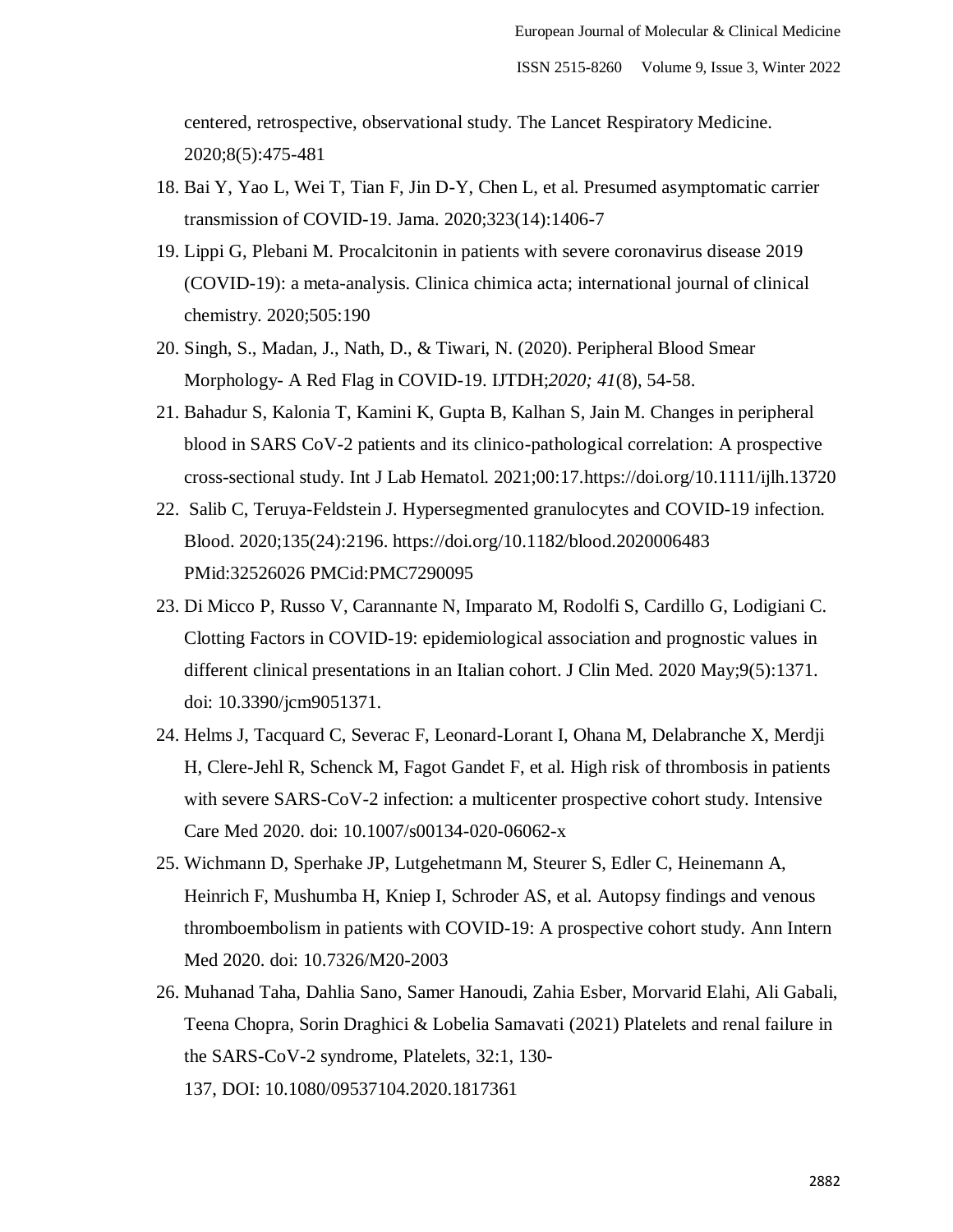- 27. Simmons J, Pittet J-F. The coagulopathy of acute sepsis. Curr Opin Anaesthesiol 2015;28(2):227. doi: 10.1097/ ACO.0000000000000163
- 28. LaRosa SP, Opal SM, Utterback B, Yan SCB, Helterbrand J, Simpson AJ, Chaowagul W, White NJ, Fisher CJ Jr. Decreased protein C, protein S, and antithrombin levels are predictive of poor outcome in Gram-negative sepsis caused by Burkholderia pseudomallei. Int J Infect. Dis 2006;10:25–31. doi: 10.1016/j. ijid.2005.06.001
- 29. Park Y, Schoene N, Harris W. Mean platelet volume as an indicator of platelet activation: methodological issues. Platelets 2002;13(5–- 6):301–306. doi: 10.1080/095371002220148332
- 30. Pujani, M., Raychaudhuri, S., Verma, N., Kaur, H., Agarwal, S., Singh, M., Jain, M., Chandoke, R. K., Singh, K., Sidam, D., Chauhan, V., Singh, A., & Katarya, K. (2021). Association of Hematologic biomarkers and their combinations with disease severity and mortality in COVID-19- an Indian perspective. American journal of blood research, 11(2), 180–190.
- 31. Raychaudhuri S, Pujani M, Menia R, et al. COVID-19 Associated Coagulopathy in an Indian Scenario: A Correlation with Disease Severity and Survival Status [published online ahead of print, 2021 Aug 19]. *Indian J Hematol Blood Transfus*. 2021;1-11. doi:10.1007/s12288-021-01465-2
- 32. Schmoeller D, Picarelli MM, Paz Munhoz T, Poli de Figueiredo CE, Staub HL. Mean platelet volume and immature platelet fraction in autoimmune disorders. Front Med 2017;4:146. doi: 10.3389/ fmed.2017.00146
- 33. Nardin M, Verdoia M, Negro F, Rolla R, Tonon F, De Luca G. Impact of active smoking on the immature platelet fraction and its relationship with the extent of coronary artery disease. Eur J Clin Invest 2020;50(2):e13181. doi: 10.1111/eci.13181
- 34. Blair P, Flaumenhaft R. Platelet α-granules: basic biology and clinical correlates. Blood Rev 2009;23(4):177–189. doi: 10.1016/j. blre.2009.04.001
- 35. Chen Y, Yuan Y, Li W. Sorting machineries: how platelet-dense granules differ from α-granules. Biosci Rep. 2018 Oct 31; 38(5): BSR20180458. Published online 2018 Sep 7. doi: 10.1042/ BSR20180458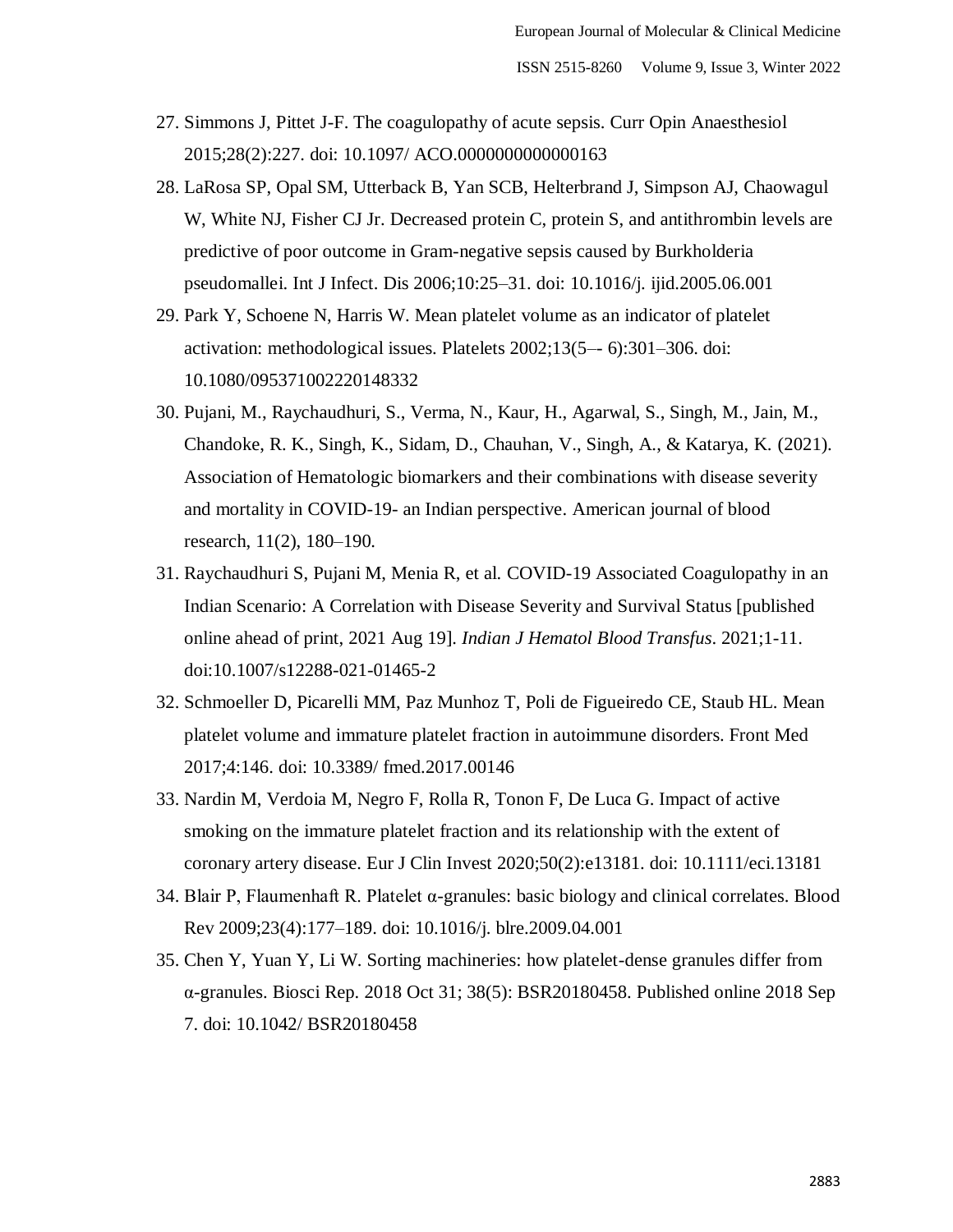- 36. Rangel-Frausto MS, Pittet D, Costigan M, Hwang T, Davis CS, Wenzel RP. The natural history of the systemic inflammatory response syndrome (SIRS): a prospective study. JAMA 1995;273 (2):117–123. doi: 10.1001/jama.1995.03520260039030 21.
- 37. Ingelfinger JR. ACE2: a new target for prevention of diabetic nephropathy? Am Soc Nephrol 2006;17(11):2957–2959. doi: 10.1681/ASN.2006090986
- 38. Jagroop I, Mikhailidis D. Angiotensin II can induce and potentiate shape change in human platelets: effect of losartan. J Hum Hypertens 2000;14(9):581–585. doi: 10.1038/sj.jhh.1001102
- 39. Shah B, Sha D, Xie D, Mohler ER, Berger JS. The relationship between diabetes, metabolic syndrome, and platelet activity as measured by mean platelet volume: the National Health And Nutrition Examination Survey, 1999–2004. Diabetes Care 2012;35:1074–1078. doi: 10.2337/dc11-1724
- 40. Ueba T, Nomura S, Inami N, Nishikawa T, Kajiwara M, Iwata R, YamashitUeba T, Nomura S, Inami N, Nishikawa T, Kajiwara M, Iwata R, Yamashita K. Plasma level of platelet-derived microparticles is associated with coronary heart disease risk score in healthy men, 2010;17 (4):342–349. doi: 10.5551/jat.2964.

Table 1: Comparative analysis of clinical and hematological parameters based on severity in sub categories of COVID 19 patients.

| Variable    | Severity |           | Mild   |           | Significances of chance |           |
|-------------|----------|-----------|--------|-----------|-------------------------|-----------|
|             |          |           |        |           | (ANOVA)                 |           |
|             | Mean     | <b>SD</b> | Mean   | <b>SD</b> | F value                 | P value   |
| Age         | 49.40    | 12.16     | 52.33  | 14.76     | 1.4733                  | 0.9197    |
| HB          | 11.302   | 2.346     | 11.228 | 2.361     | 1.0128                  | 0.967     |
| <b>TLC</b>  | 22170    | 24444     | 11527  | 7683      | 9.8823                  | $0.0000*$ |
| Platelet    | 2.857    | 1.872     | 2.204  | 1.240     | 2.1437                  | $0.038*$  |
| <b>RBC</b>  | 3.800    | 1.044     | 3.896  | 0.976     | 0.847                   | 0.6317    |
| <b>HCT</b>  | 36.95    | 7.11      | 36.421 | 6.319     | 0.7899                  | 0.4063    |
| <b>MCV</b>  | 89.30    | 8.67      | 89.85  | 7.89      | 0.8282                  | 0.5054    |
| <b>MCH</b>  | 27.744   | 2.744     | 28.193 | 3.049     | 1.2347                  | 0.4787    |
| <b>MCHC</b> | 30.860   | 1.841     | 31.561 | 1.583     | 0.7394                  | 0.2891    |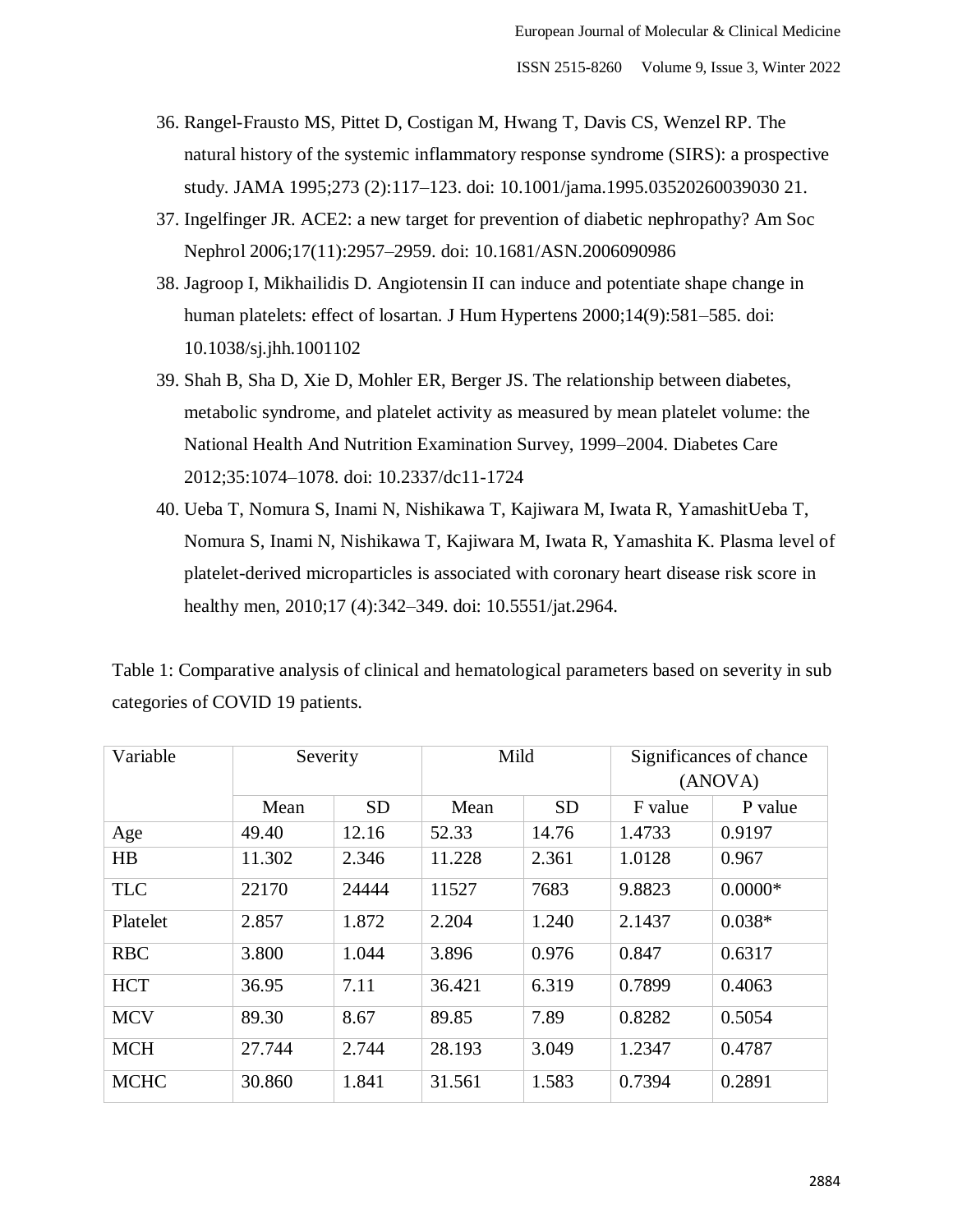ISSN 2515-8260 Volume 9, Issue 3, Winter 2022

| N | 89.745 | 15.743 | 81.347 | 12.278 | 2.653  | $0.009*$  |
|---|--------|--------|--------|--------|--------|-----------|
|   | 11.90  | 10.88  | 13.92  | 10.08  | 0.8583 | 0.5879    |
| M | 3.167  | 2.767  | 3.494  | 1.853  | 0.4485 | $0.0052*$ |
| Е | 1.357  | 3.245  | 1.982  | 2.622  | 0.6529 | 0.355     |

Table 2: RBC morphology of mild-moderate and severe stage.

|                | No of cases                  | No of cases     |
|----------------|------------------------------|-----------------|
| RBC morphology | Mild – moderate ( $n = 56$ ) | Severe $(n=44)$ |
| <b>NCNC</b>    | 32                           | 22              |
| Dimorphic      | 18                           | 12              |
| <b>MCHC</b>    | $\overline{2}$               | 6               |
| Macrocytic     | 4                            | $\overline{4}$  |

| Table 3: Morphology of WBC & Platelets in subcategories of COVID 19 patients. |  |  |
|-------------------------------------------------------------------------------|--|--|
|                                                                               |  |  |

| Morphology           | Mild – Moderate | Severe $(n=44)$ | P value    |
|----------------------|-----------------|-----------------|------------|
|                      | $(n=56)$        |                 |            |
| <b>NEUTROPHILS</b>   |                 |                 |            |
| Segmented            | 9               | 11              | 0.2678     |
| Pelger huet anomaly  | 7               | 41              | $0.00001*$ |
| Coarse granules      | 6               | 38              | $0.00001*$ |
| Apoptotic cells      | 5               | 20              | 0.00028    |
| <b>LYMPHOCYTES /</b> |                 |                 |            |
| <b>MONOCYTES</b>     |                 |                 |            |
| Reactive             | $\overline{2}$  | 12              | 0.00069    |
| Plasmacytoid         | 3               | 10              | 0.01035    |
| <b>PLATELETS</b>     |                 |                 |            |
| Clumping             | $\overline{7}$  | 37              | $0.00001*$ |
| Giant forms          | 9               | 39              | $0.00001*$ |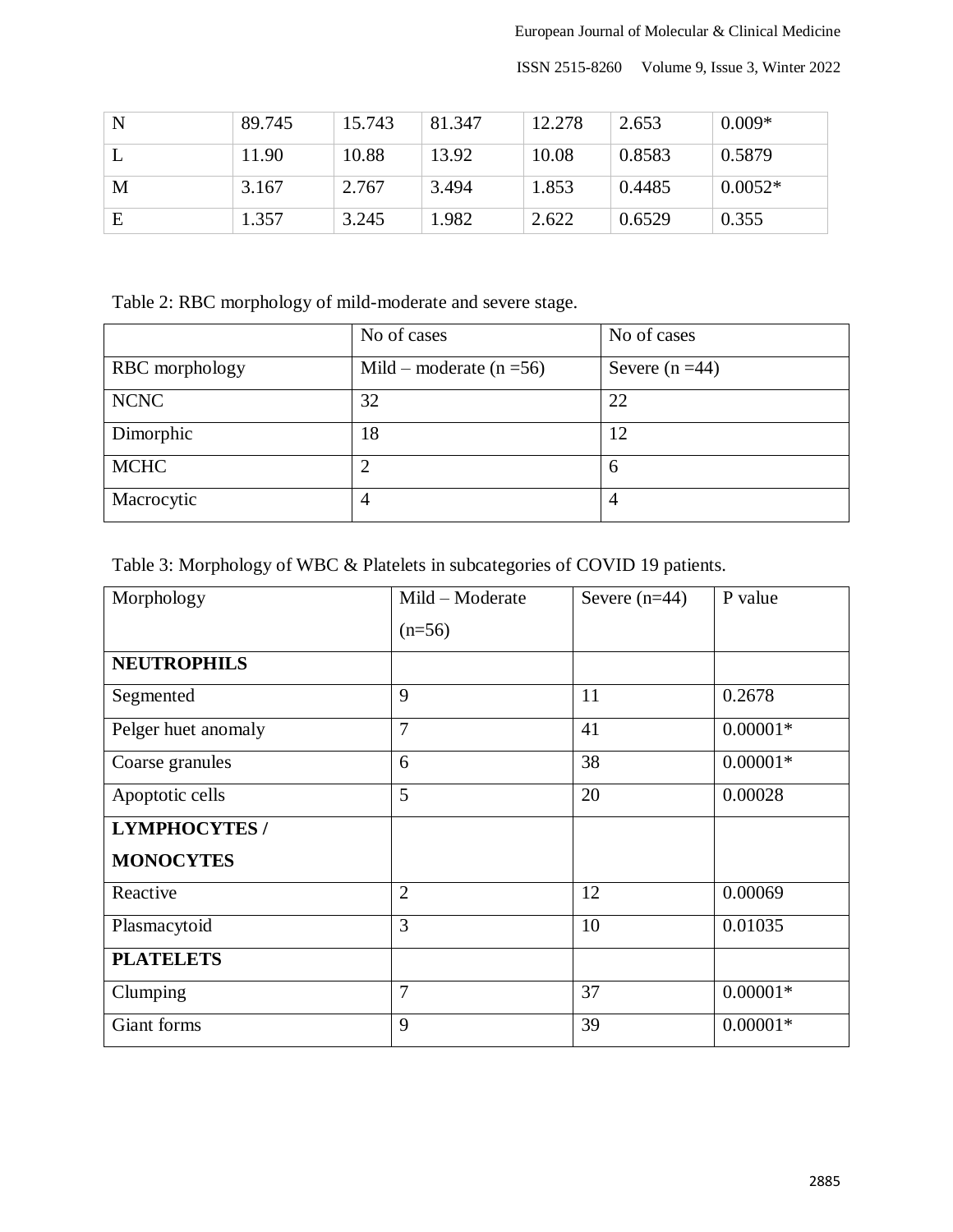ISSN 2515-8260 Volume 9, Issue 3, Winter 2022

| Variable       | <b>Survivor</b>     | <b>Non survivor</b> | P value   |
|----------------|---------------------|---------------------|-----------|
|                | $(n = 82)$          | $(n = 18)$          |           |
| Age            | $51.32 \pm 13.61$   | $49.67 \pm 14.57$   | 0.6756    |
| HP             | $11.17 \pm 2.356$   | $11.83 \pm 2.17$    | 0.8095    |
| <b>TLC</b>     | $1534761 \pm 10687$ | 21201.60±11231      | $0.046*$  |
| Platelet count | $2.25 \pm 1.17$     | $1.76 \pm 0.77$     | $0.030*$  |
| <b>RBC</b>     | $3.82 \pm 1.02$     | $4.14 \pm 0.89$     | 0.6294    |
| <b>HCT</b>     | $36.37 \pm 6.63$    | $38.33 \pm 6.61$    | 0.9168    |
| <b>MCV</b>     | $89.65 \pm 8.47$    | $88.53 \pm 6.1$     | 0.2168    |
| <b>MCH</b>     | $28.03 \pm 2.99$    | $27.50 \pm 2.24$    | 0.2282    |
| <b>MCHC</b>    | $31.25 \pm 1.77$    | $31.38 \pm 1.32$    | 0.2778    |
| $N\%$          | $80.920 \pm 13.08$  | $87.50 \pm 11.45$   | $0.034*$  |
| $L\%$          | $13.65 \pm 10.59$   | $10.50 \pm 10.49$   | 0.938     |
| $M\%$          | $3.75 \pm 2.24$     | $2.50 \pm 2.36$     | $0.045*$  |
| E%             | $1.95 \pm 3.10$     | $0.50 \pm 0.79$     | $0.0001*$ |

Table 4 :- Comparative analysis of haematological parameters in COVID 19 patients based on survivor status



1a, 1b - Photomicrograph showing giant platelets ( leishman stain, 400X)

1c, 1d - Photomicrograph showing platelet clumps ( leishman stain, 400 X)